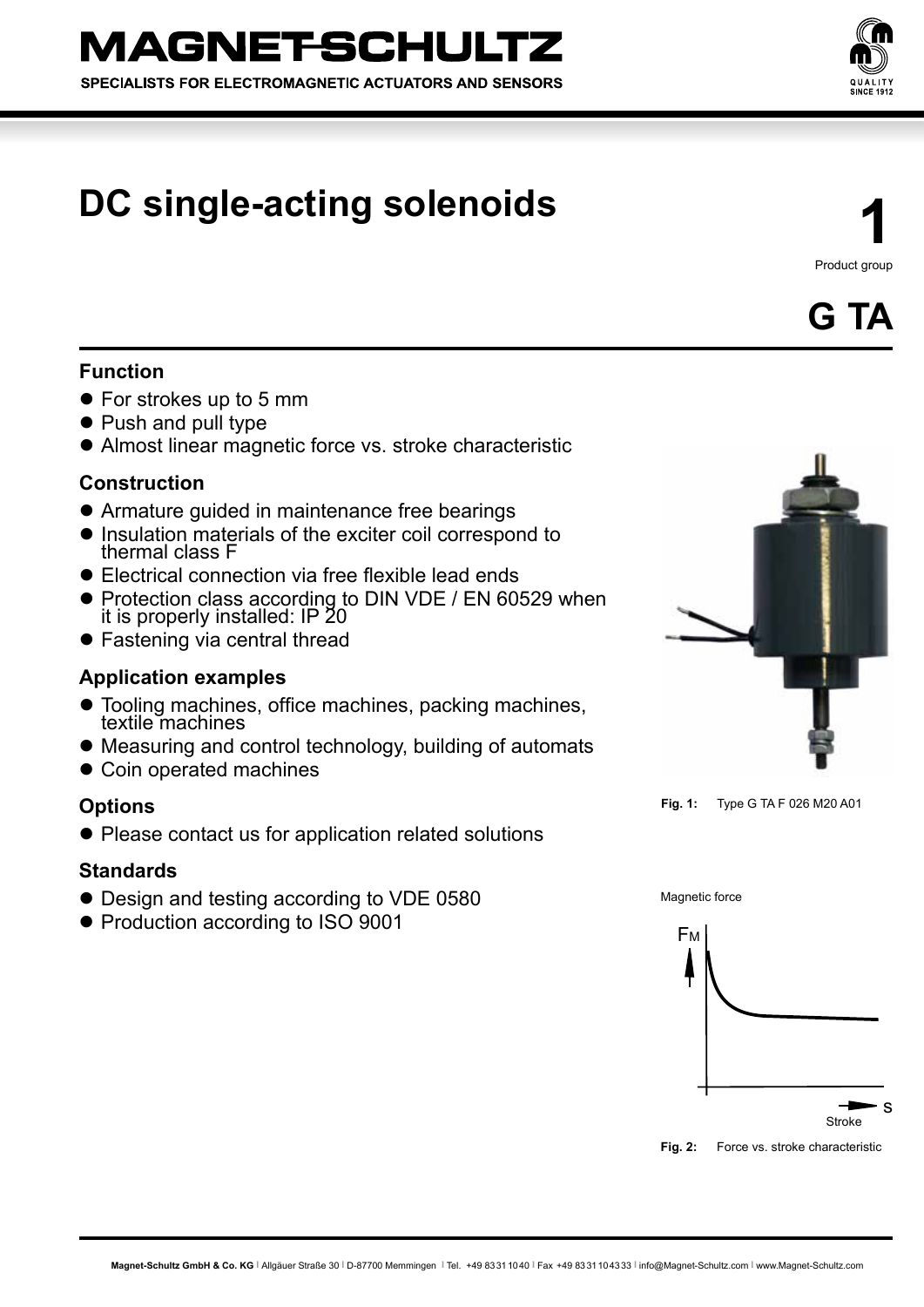

# **Technical data**

| <b>GTAF</b>                        |       |                |                | 020                    |                |                |                     |                | 026            |                |                |                     |                | 032            |                |                |
|------------------------------------|-------|----------------|----------------|------------------------|----------------|----------------|---------------------|----------------|----------------|----------------|----------------|---------------------|----------------|----------------|----------------|----------------|
| Operating mode                     |       | S <sub>1</sub> | S <sub>3</sub> | S <sub>3</sub>         | S <sub>3</sub> | S <sub>3</sub> | S <sub>1</sub>      | S <sub>3</sub> | S <sub>3</sub> | S <sub>3</sub> | S <sub>3</sub> | S <sub>1</sub>      | S <sub>3</sub> | S <sub>3</sub> | S <sub>3</sub> | S <sub>3</sub> |
| rel. Einschaltdauer                |       | 100 %          | 40 %           | 25 %                   | 15 %           | 5%             | 100 %               | 40 %           | 25 %           | 15 %           | 5 %            | 100 %               | 40 %           | 25 %           | 15 %           | 5%             |
| Stroke s                           | (mm)  |                |                | 3                      |                |                |                     |                | 4              |                |                |                     |                | 5              |                |                |
| Holding force<br>Hub 0 mm          | (N)   | 5,3            | 6,6            | 8,3                    | 11,3           | 16,5           | 9.8                 | 15             | 19,6           | 23             | 35             | 15.5                | 26,5           | 35,8           | 49             | 72             |
| Magnetic force $F_M$ Hub s mm      | (N)   | 1.7            | 2,2            | 2,7                    | 3,7            | 5,4            | 2,4                 | 4              | 5,9            | 7,2            | 12,3           | 3,9                 | 6,9            | 9              | 12             | 17,7           |
| Rated work A <sub>N</sub>          | (Ncm) | 0,51           | 0,66           | 0,81                   | 1,11           | 1,62           | 0,96                | 1.6            | 2,36           | 2,9            | 4,9            | 1,95                | 3,45           | 4,5            | 6              | 8,9            |
| Rated power $P_{20}$               | (W)   | 3.9            | 5,5            | 7,2                    | 11,8           | 22,3           | 5,4                 | 8.6            | 13,1           | 15,7           | 38             | 6,2                 | 11,6           | 16,1           | 25.6           | 53             |
| Operating frequency S <sub>h</sub> | (1/n) |                |                | I28.000l13.000l10.000l | 000            |                | 3.200 24.000 11.000 |                | 8.000          | 5.000          |                | 3.000 22.000 10.000 |                | 7.000          | 4.500          | 2.400          |
| Actuation time $t_1$ <sup>1)</sup> | (ms)  | 35             | 38             | 39                     | 40             | 30             | 50                  | 40             | 40             | 40             | 30             | 57                  | 50             | 52             | 50             | 40             |
| Fall time $t_2$ <sup>2)</sup>      | (ms)  | 30             | 28             | 25                     | 25             | 25             | 36                  | 30             | 30             | 30             | 30             | 40                  | 35             | 33             | 33             | 33             |
| Armature weight $m_A$              | (kg)  |                |                | 0.012                  |                |                |                     |                | 0,02           |                |                |                     |                | 0,03           |                |                |
| Solenoid weight m <sub>M</sub>     | (kg)  |                |                | 0,06                   |                |                |                     |                | 0,11           |                |                |                     |                | 0,16           |                |                |

1) **Actuation** time t1 is the sum of response delay and stroke time.

2) **Fall time** t2 is the sum of drop-out delay and return time.

#### **Notes on the tables**

The magnetic force values indicated in the table refer to 90 % of the rated voltage ( $U_N$  = = 24 V, deviations of the magnetic force may occur for other voltages) and the normal operating temperature.

Due to natural dispersion the magnetic force values may deviate by approx.  $\pm$  10 % from the table values.

The normal operating temperature is based on:

- a) Mounting on heat-insulating base
- b) Rated voltage  $= 24$  V
- c) Operating mode S1 S3 5 % according to part list G XX, section 4
- d) Reference temperature 35° C

#### **Rated voltage**

NennspRated voltage == 24 V, an adaptation of the exciter coil to a rated voltage of max.  $= 42$  V is possible on request.

The devices correspond to protection class III. Electrical equipment of protection class III may be only connected to low voltage systems (PELV, SELV)(IEC 60364-4-4-41).

**Information and remarks concerning European directives**  can be taken from the correspondent information sheet which is available under Produktinfo.Magnet-Schultz.com.

#### **Note on the RoHS Directive**

The devices presented in this document do not fall into the scope of RoHS Directive and to our knowledge they do not become part of products which fall into this scope. In case of surfaces zinc coating with yellow chromating and zinc iron with black chromating separate agreements are necessary for applications within the scope of RoHS.

**Please make sure that the described devices are suitable for your application. Supplementary information concerning its proper installation can be taken also from the –Technical Explanation, the effective DIN VDE0580 as well as the relevant specifications.**

This part list is a document for technically qualified personnel.

The present publication is for informational purposes only and shall not be construed as mandatory illustration of the products unless otherwise confirmed expressively.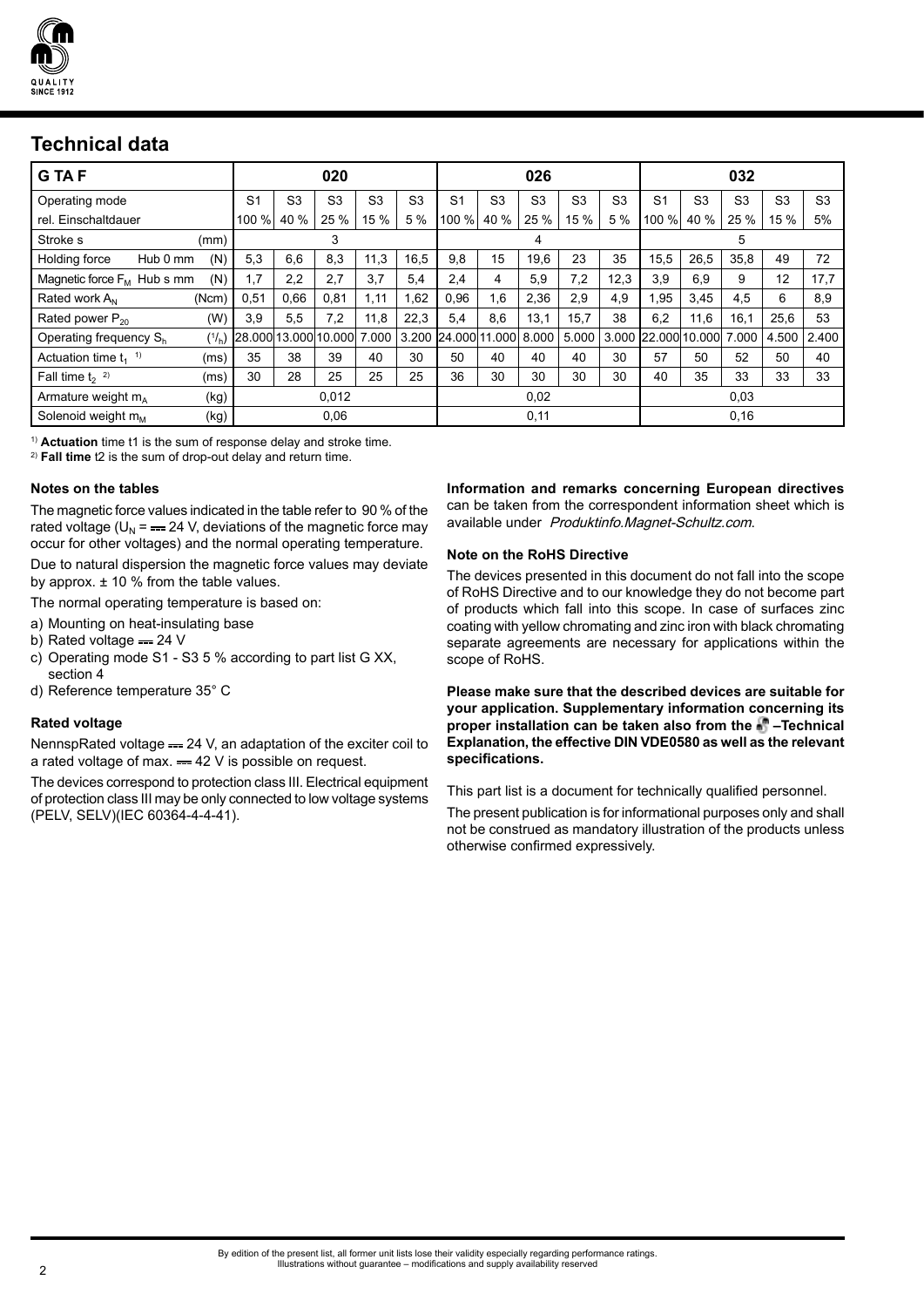

## **Dimension drawing**





**Fig. 3:** Type G TA F 020 M20 A01 to G TA F 032 M20 A01





**Fig. 3:** Type G TA F 020 N20 A01 to G TA F 032 N20 A01

| G TA F                       | 020                     | 026                     | 032                     |  |  |  |
|------------------------------|-------------------------|-------------------------|-------------------------|--|--|--|
|                              | sizes in mm             |                         |                         |  |  |  |
| þ                            | 14                      | 17                      | 17                      |  |  |  |
| Ød <sub>1</sub>              | 20                      | 26                      | 32                      |  |  |  |
| $\emptyset$ d <sub>2</sub>   | 12                      | 17                      | 18                      |  |  |  |
| $\varnothing$ d <sub>3</sub> | $\overline{\mathbf{4}}$ | 4                       | 4                       |  |  |  |
| $d_4$                        | M <sub>3</sub>          | M <sub>3</sub>          | M <sub>3</sub>          |  |  |  |
| $d_{5}$                      | M <sub>3</sub>          | M <sub>3</sub>          | M <sub>3</sub>          |  |  |  |
| $d_6$                        | M <sub>6</sub>          | M10                     | M10                     |  |  |  |
| Ød <sub>7</sub>              | 16                      | 19                      | 19                      |  |  |  |
| $\varnothing$ d <sub>8</sub> | 3                       | 3                       | 3                       |  |  |  |
| $I_1$                        | 67                      | 68,5                    | 75,5                    |  |  |  |
| I <sub>2</sub>               | 62                      | 68,5                    | 74,5                    |  |  |  |
| $I_3$                        | 45                      | 49,5                    | 50,5                    |  |  |  |
| $I_4$                        | $\overline{7}$          | 7,5                     | 7,5                     |  |  |  |
| I <sub>5</sub>               | 8                       | 10                      | $10$                    |  |  |  |
| $I_6$                        | $\overline{\mathbf{c}}$ | $\overline{\mathbf{c}}$ | $\boldsymbol{2}$        |  |  |  |
| $I_7$                        | 8                       | 8                       | 10                      |  |  |  |
| $I_8$                        | 8                       | 10                      | 8,5                     |  |  |  |
| $I_9$                        | 8                       | 8                       | 10                      |  |  |  |
| $I_{10}$                     | 20                      | 18                      | 24                      |  |  |  |
| $\frac{1}{11}$               | 9                       | 9                       | 15,5                    |  |  |  |
| $I_{12}$                     | $\overline{\mathbf{c}}$ | 1                       | 1                       |  |  |  |
| $\frac{1}{13}$               | $\overline{\mathbf{c}}$ | $\overline{\mathbf{c}}$ | $\overline{\mathbf{c}}$ |  |  |  |
| s                            | 3                       | 4                       | 5                       |  |  |  |
| SW                           | 3,5                     | 3,5                     | 3,5                     |  |  |  |

By edition of the present list, all former unit lists lose their validity especially regarding performance ratings. Illustrations without guarantee – modifications and supply availability reserved